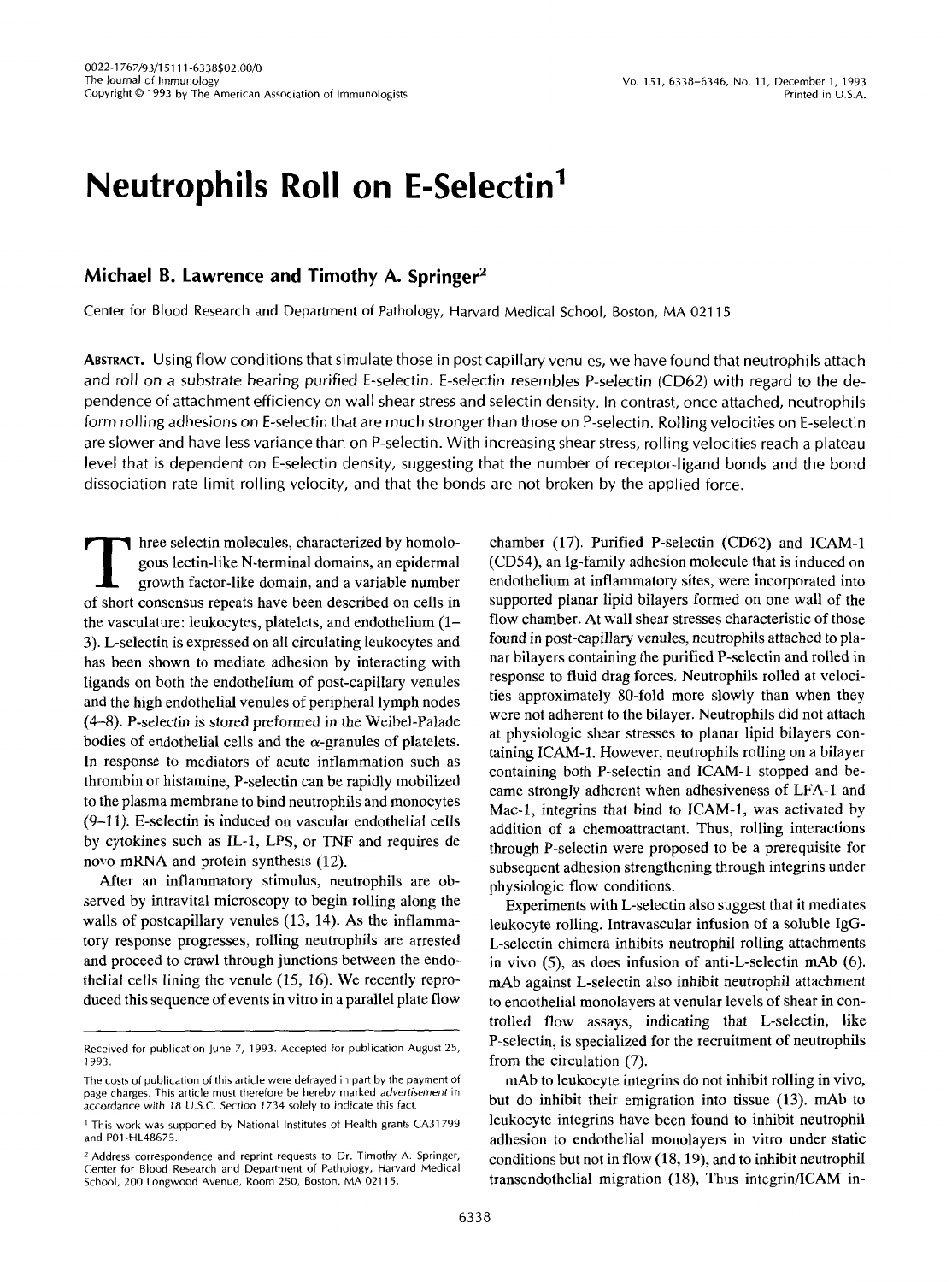at inflammatory sites. By contrast, L-selectin was found to be rapidly shed by chemoattractant-stimulated neutrophils, suggesting action in an early step  $(7, 20)$ .

Much remains to be learned about the function of E-selectin in leukocyte adhesion. It has not yet been determined whether E-selectin can support rolling adhesions or mediate attachment of neutrophils at physiologic shear stresses, properties it is predicted to have based on its structural homology with P- and L-selectin. In animal models there is evidence that E-selectin is involved in neutrophil emigration (21–23), and its delayed expression relative to that of P-selectin suggests that it might be important at later times. In this report, we describe studies of neutrophil interactions with purified E-selectin under controlled flow conditions. Our studies on the relationship between rolling velocity, shear stress, and E-selectin density have important implications for the biophysical characteristics of selectinligand interactions that permit rolling adhesions.

# **Materials and Methods**

# Monoclonal antibodies

The murine mAbs BBll (anti-E-selectin (IgG2b) (24)) and R6.5 (anti-ICAM-1, IgG2a, (18)) were used at 10  $\mu$ g/ml as purified Ig.

Purification of soluble E-selectin and soluble ICAM-1

Recombinant soluble E-selectin was a generous gift of Dr. Roy Lobb and was purified from supernatants of transfected Chinese hamster ovary cells as described (24). Recombinant soluble ICAM-1 was a generous gift of Dr. Steve Marlin (Boehringer Ingelheim Pharmaceuticals Inc.) and was purified from culture supernatants of transfected Chinese hamster ovary cell lines (25).

#### Preparation *of* E-selectin and ICAM-1 substrates

Soluble E-selectin (820  $\mu$ g/ml) was diluted 1:500, 1:1000, 1:2000, 1:4000, 1:8000 into binding buffer (0.1 M NaHCO<sub>3</sub>, pH 9.2). Once diluted, the E-selectin was pipetted onto a demarcated area of a polystyrene slide cut from a bacteriologic Petri dish (Becton Dickinson Labware, Lincoln Park, NJ) and allowed to incubate for 2 h at room temperature. HBSS+1% human serum albumin was added for 30 min at 37°C to block nonspecific binding sites. Immediately before an experiment, the immobilized protein was treated with phosphate buffer (PBS,  $4.3 \text{ mM } \text{Na}_2$ )  $HPO<sub>4</sub>$ , 1.4 mM  $KH<sub>2</sub> PO<sub>4</sub>$ , 2.7 mM KCl, 137 mM NaCl, pH 7.4) plus 1% Tween 20 for 2 min and washed with PBS. Blocking with Tween 20 prevented nonspecific adhesive interactions between neutrophils and the protein-coated polystyrene surface (10). Soluble ICAM-1 was adsorbed as for E-selectin, except that it was diluted with Tris-saline-

teractions function in a later step in leukocyte localization azide buffer (20 mM Tris, 150 mM NaCl, pH 8.0, at inflammatory sites. By contrast, L-selectin was found to  $0.02\%$  azide).

#### Determination of E-selectin and ICAM-1 site densities

Soluble ICAM-1 or soluble E-selectin was adsorbed as described above onto polystyrene microtiter plates (Flow Laboratories, Inc., McLean, VA) for determination of site densities.  $mAb$  R6.5 to ICAM-1 (18) and BB11 to E-selectin (24) were iodinated to specific activities of 2.3 and 1.9  $\mu$ Ci/ $\mu$ g mAb respectively, and site densities were determined by saturation binding, assuming binding of one IgG molecule per Ag molecule as previously described (26). The site densities were determined three times in duplicate for each concentration of adsorbed E-selectin or ICAM-1. E-selectin densities are expressed in sites/ $\mu$ m<sup>2</sup> and were rounded off as indicated:  $35 = 37 \pm 18$ ,  $60 =$  $62 \pm 12$ ,  $200 = 194 \pm 66$ ,  $335 = 334 \pm 29$ ,  $885 = 885 \pm 12$ 32. Soluble ICAM-1 at a concentration of 100  $\mu$ g/ml produced a site density of 775  $\pm$  82 sites/ $\mu$ m<sup>2</sup>.

#### Isolation of polymorphonuclear leukocytes

Neutrophils were isolated from citrate anticoagulated whole blood after dextran-sedimentation and density separation over Ficoll-Hypaque (27). After isolation, neutrophils were stored in Modified HBSS ( $Ca^{2+}$  and Mg<sup>2+</sup>-free, **pH** 7.3; GIBCO Laboratories, Grand Island, NY) supplemented with 10 mM HEPES and 0.5% human serum albumin at room temperature for up to 4 h. Before use in experiments, the neutrophils were washed into **HBSS**  supplemented with 2 mM  $Ca^{2+}$ , because calcium is required for E-selectin interactions with leukocytes (24).

#### Neutrophil treatments

For mAb inhibition assays, neutrophils were incubated with purified antibody for 10 min at room temperature in HBSS plus 2 mM  $Ca^{2+}$  before the flow assay was begun. The antibody was continuously present in the assay media. Neutrophils in some experiments were fixed in 0.5% formaldehyde in HBSS at 20" for 20 min and then washed three times in HBSS. In some experiments, neutrophils were incubated in **HBSS** with 0.06% sodium azide and 50 mM 2-deoxy-p-glucose or with 20  $\mu$ c dibutryl cyclic AMP (dbcAMP) for 10 min before beginning the flow assay.

#### Flow assays

A polystyrene slide on which E-selectin, ICAM-1, or irrelevant protein, HSA, was adsorbed was assembled in a parallel plate laminar flow chamber  $(260 \mu m)$  gap thickness) and mounted on the stage of an inverted phase-contrast microscope (Diaphot-TMD, Nikon Inc., Garden City, NY). Attachment during continuous flow was assayed as previously described (17). The number of adherent neutrophils/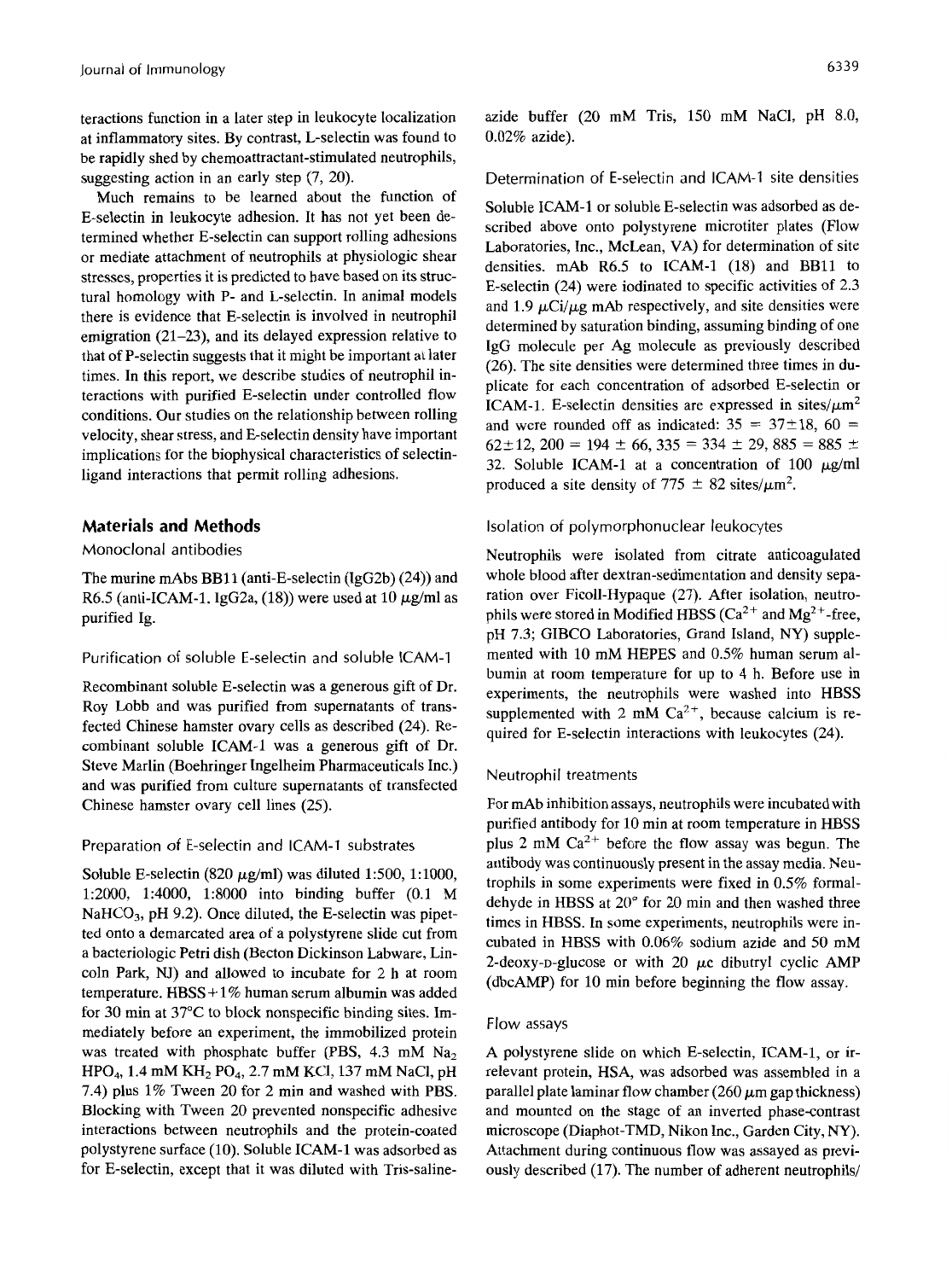unit area was quantitated by a visual count of multiple fields of view videotaped while scanning the lower plate of the flow chamber. The wall shear stress was calculated assuming a viscosity of assay buffer equal to the viscosity of water at room temperature (1.0 centipoise, 24°C). For detachment assays, resting neutrophils  $(2 \times 10^6/\text{m})$  were injected into the chamber through a port and allowed to settle as previously described. To determine the effect of chemotactic activation of neutrophils on interactions with E-selectin, PMA was added to the neutrophil suspension 10 min before injection into the flow chamber. Flow was initiated after a 2 min static incubation. All experiments were recorded on videotape and multiple fields of view were examined for each data point.

#### Analysis of neutrophil rolling

Rolling velocities were measured for all cells in two to five fields of view for each experiment at a given shear stress or ligand density. Results were presented as averages from three independent experiments. Images were recorded on a time-lapse video cassette recorder and analyzed as previously described (17) except that neutrophil displacement was measured over intervals of either 10 or 20 sec.

#### **Results**

# Neutrophils attach to E-selectin at physiologic shear stresses

Neutrophil adhesion to E-selectin was examined in a flow assay designed to simulate the wall shear forces that exist in postcapillary venules **(1** to 10 dyn/cm2). Neutrophils in suspension were perfused through a parallel plate flow chamber containing a plastic substrate on which purified, soluble E-selectin was immobilized (17). Under continuous flow conditions, neutrophils bound to purified E-selectin at wall shear stresses up to 3.6 dyn/cm<sup>2</sup> (Fig. 1A). The formation of individual cell attachments was rapid, occurring between successive image frames of *videotape (<33* ms). Attachment was always followed by rolling. Attachment was site density dependent, with more efficient attachment occurring at higher site densities of E-selectin. Below 60 sites/ $\mu$ m<sup>2</sup> of E-selectin, the number of successful neutrophil attachments dropped dramatically and those that did form were noticeably more transient.

Neutrophil binding to E-selectin under flow was completely inhibitable by anti-E-selectin mAb BBll (24) (Fig. 1*B*). No attachment was observed when neutrophils were perfused over E-selectin with calcium-free media (10). Furthermore, all adherent neutrophils could be detached from E-selectin substrates within seconds after infusion of HBSS with 5 mM EDTA. To confirm routinely that interactions were E-selectin dependent, HBSS with 5 mM EDTA was infused after every binding experiment and the amount of EDTA-independent binding quantified. Experiments were discarded when EDTA-independent binding was more than 0.5% of the mean number of bound neutrophils before addition of EDTA, indicating some nonspecific binding because of incomplete blocking of the plastic substrate. In most experiments, 100% of the binding was EDTA-dependent.

Previously published data on purified P-selectin immobilized in a lipid bilayer (17) is included for comparison to E-selectin (Fig. lA). Attachment of neutrophils to E-selectin under flow conditions was comparable to P-selectin at equivalent site densities (Fig. lA) and see further data in (17). On both P and E-selectin, attachment efficiency appeared to reach a maximum at approximately 300 sites/ $\mu$ m<sup>2</sup>.

PMA-stimulated neutrophils failed to attach to soluble ICAM-1 adsorbed to polystyrene at a density of 775 sites/ $\mu$ m<sup>2</sup> in the presence of venular levels of wall shear stress (Fig.  $1B$ ), consistent with previous observations of neutrophil interactions with intact ICAM-1 in lipid bilayers (17). At a sub-physiologic wall shear stress of 0.36 dyn/cm2, attachment of PMA-stimulated neutrophils was 20-fold less than that observed on E-selectin at a lower site density of 335 sites/ $\mu$ m<sup>2</sup> (Fig. 1*B*). Resting neutrophils did not adhere to ICAM-1 at wall shear stresses of 0.36 dyn/cm<sup>2</sup> or above (Fig. 1B).

#### Neutrophils roll on purified E-selectin

At all site densities tested, neutrophils formed rolling adhesions after attachment to the E-selectin substrate. Neutrophils rolled because of the fluid drag forces acting on them in shear flow and would stop when the flow was stopped. Neutrophil rolling velocities varied inversely with E-selectin density (Fig. 2). Velocities on E-selectin were comparable whether neutrophils were bound during flow or bound at stasis and then subjected to flow. At all site densities of E-selectin, rolling velocities increased as a function of shear stress much more rapidly below 1 dyn/cm<sup>2</sup> than above this value. This was particularly evident at the highest site density examined, 885 sites/ $\mu$ m<sup>2</sup>, where there was no increase in rolling velocity as wall shear stresses were increased above 3.6 dyn/cm<sup>2</sup> (Fig. 2). Up to 14.6 dyn/cm<sup>2</sup>, neutrophil shape was unaffected by the fluid shear stress; thus a shape change cannot explain the plateau in rolling velocity. At  $36 \text{ dyn/cm}^2$  wall shear stress, neutrophils visibly deformed, elongating slightly in the direction of flow. This was as expected for the behavior of a viscoelastic spherical body in shear flow and did not suggest any activation of the neutrophils. Furthermore, almost all the rolling neutrophils remained adherent (see Fig. 3 below), so the plateau effect was not because of skewing of the adherent population by detachment of a weakly bound subset of neutrophils. Compared with the velocity of a nonadherent cell in shear flow immediately adjacent to the wall (17,28), the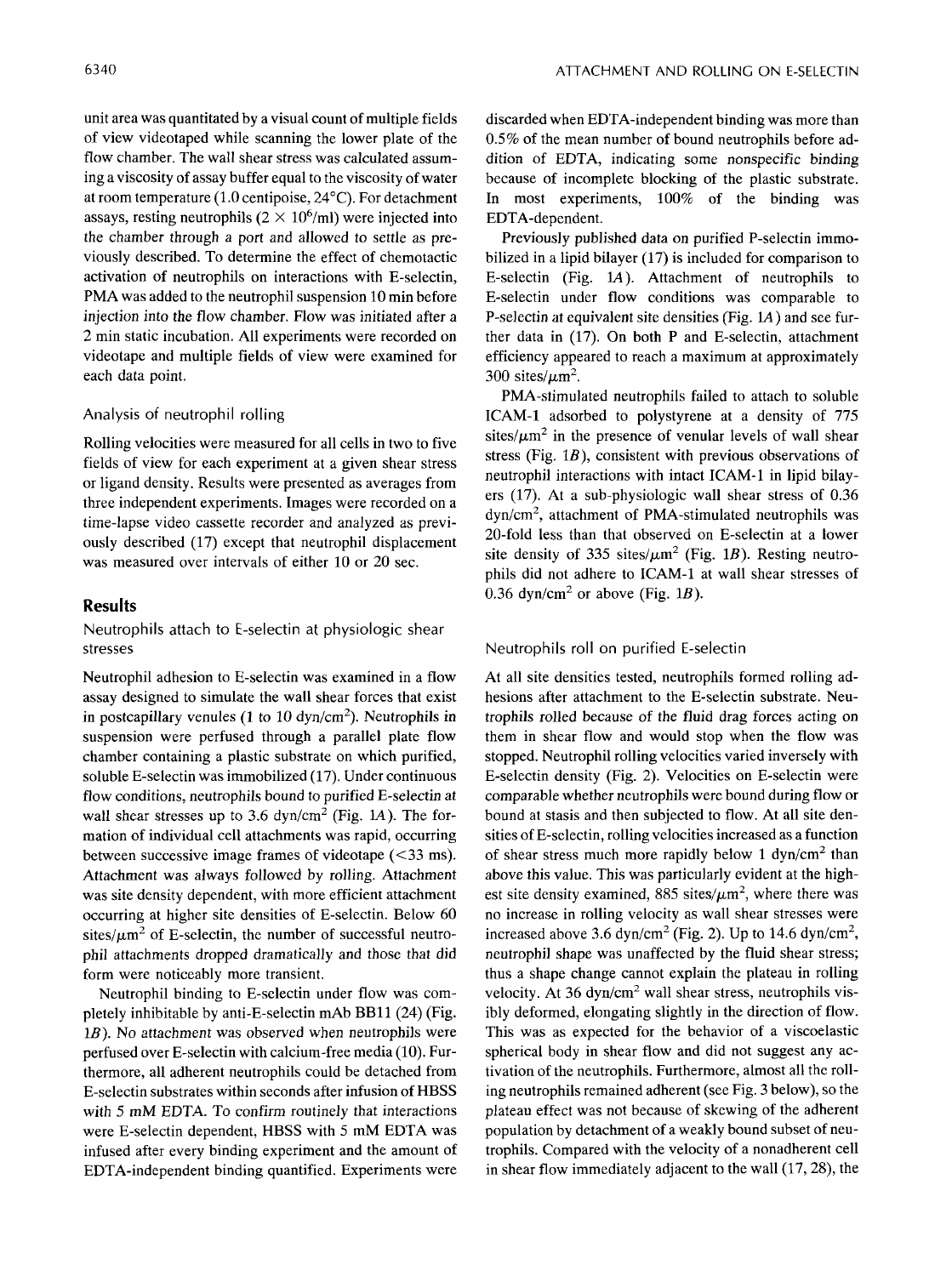**FIGURE 1.** Attachment of neutrophils to E-selectin under flow conditions. *(A)* Resting neutrophils (1 X 1O6/ml) were infused at varying wall shear stresses through the parallel plate flow chamber. After 3 min of continuous flow at a given shear stress, the number of neutrophils binding to immobilized E-selectin was quantitated. *(B)* Neutrophil adhesion to E-selectin and ICAM-1 compared at 0.36 dyn/cm2 wall shear stress. Recombinant soluble ICAM-1 and E-selectin was adsorbed onto the polystyrene plate to yield the indicated density. Neutrophils, untreated or treated with PMA (30 ng/ml) for 10 min at room temperature were perfused through the flow chamber and attachment after *3* min was quantitated. The number of attached neutrophils is shown *in* parentheses. For *A* and *B,* error bars represent the standard error for two to six independent experiments.



rolling velocities shown in Fig. *2* are 60 to 1,700-fold more slow, depending on the E-selectin density and shear stress.

Neutrophil-rolling velocities on E-selectin at a given shear stress were much lower than on P-selectin at comparable site densities (Fig. *2* and further data in (17)), suggesting either that the adhesive bonds dissociated more slowly or were more numerous. Neutrophil rolling was much steadier on E-selectin than on P-selectin, i.e., there was less variance over time in the velocity of individual cells. The lesser moment to moment variation in rolling velocity on E-selectin was suggestive of more adhesive bonds.

Strength of adhesion of neutrophils to E-selectin increases with site density and is greater than to P-selectin

**A** detachment assay that we have previously used to characterize neutrophil adherence to P-selectin and **ICAM-1**  (17) was used to examine the strength of neutrophil adhesion to E-selectin. Neutrophils were allowed to settle onto E-selectin substrates under static conditions. Neutrophils began to roll immediately after application of flow. The percentage of rolling neutrophils remaining adherent as a function of wall shear stress, i.e. the resistance to detachment is a measurement of the strength of adherence (26). Shear resistance was dependent on E-selectin density, suggesting that the density of E-selectin on the plate was related to the number of receptor-ligand bonds that could form (Fig. **3).** On a site density basis, the rolling adhesions formed on E-selectin were much more resistant to detachment than rolling adhesions on purified P-selectin. The slower rolling velocities and the stronger adhesion of neutrophils on E-selectin than P-selectin contrasted with the equal efficiency of attachment in flow to E- and P-selectin.

Neutrophil adhesion to E-selectin was almost as strong as PMA- or fMLP-stimulated neutrophil adhesion to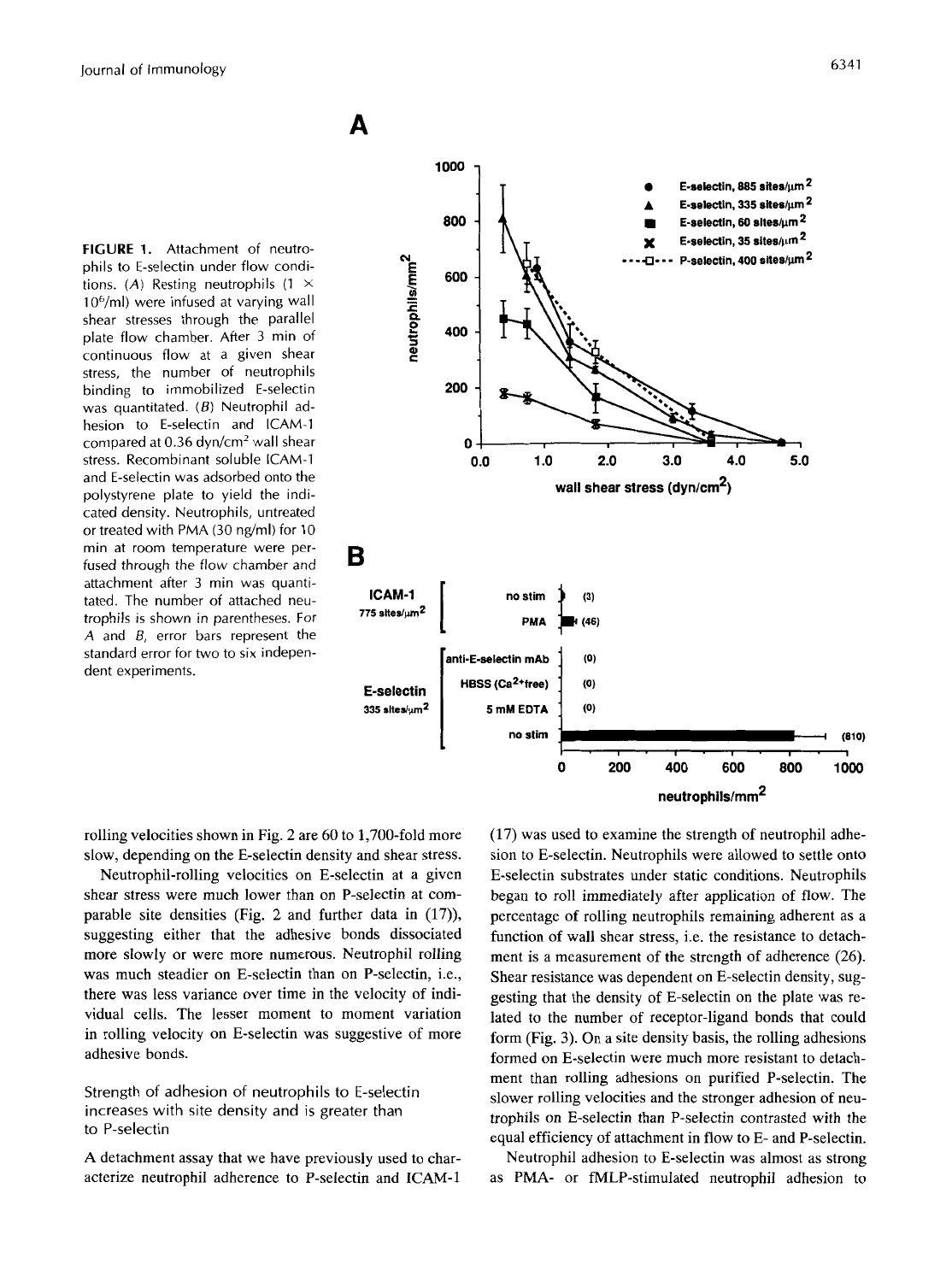

**FIGURE 2.** Rolling velocity as a function of E-selectin density and wall shear stress. Neutrophils which had either attached during flow or were bound during a static incubation were exposed to increasing levels of shear stress and their rolling velocities measured. Each point represents two to four independent experiments and a minimum of 180 bound neutrophils per data point. Broken lines with *open triangle* plot symbols represent rolling velocity of formaldehyde fixed neutrophils. *Broken lines with open squares* represent neutrophil rolling velocities on purified P-selectin included for comparison purposes. Bars show the standard error of the mean.

ICAM-1 at similar site densities (17). However, the arrest and spreading of PMA- and fMLP-treated neutrophils observed on ICAM-1 was in sharp contrast to rolling adhesions of resting neutrophils on E-selectin. Furthermore, resting neutrophils remained round while adherent to E-selectin (not shown), and showed no evidence of a shape change that would have been expected if they had become activated (29).

# Lack of a requirement for cellular **ATP** in neutrophil rolling on E-selectin

Inhibition of energy metabolism by a combination of azide and deoxyglucose, which together potently inhibit leukocyte integrin function (30) had no effect on attachment efficiency or adhesion strength (Fig. *4A,B).* Formaldehyde fixed neutrophils rolled on E-selectin at velocities comparable to untreated neutrophils, further indicating that cellular metabolism was not required for rolling (Fig. 2), though attachment in flow was partially inhibited (Fig. **4A).**  dbcAMP, which inhibits Ag receptor-triggered increase in LFA-1 avidity for **ICAM-1** on lymphocytes (31), also had no effect on the interaction of resting neutrophils with E-selectin under flow conditions (Fig. **4A)** or the detachment assay (Fig. 4B).



**FIGURE 3.** Detachment assay after static incubation of neutrophils on E-selectin at varying site densities. Neutrophils were injected through a port in the side of the flow chamber and allowed to settle onto E-selectin. After 2 min of contact under quiescent conditions, flow was started and increased in staged increments every 40 seconds. The percentage of neutrophils that remained bound and rolling on E-selectin was quantified after 20 seconds at each shear stress. *Broken lines* indicate shear resistance of neutrophils rolling on P-selectin *(open squares)* included for comparison purposes. Bars show the standard error for three to five independent experiments.

#### Effect of temperature on neutrophil rolling

The plateau effect on rolling velocity observed with increasing shear stress suggested that the dissociation rate of E-selectin with its neutrophil counter-receptor was controlling the rolling velocity. In bimolecular reactions, the forward rate typically drops less than the reverse rate as temperature is lowered, because the bound complex, having a lower Gibb's free energy than the unbound reactants, must adsorb more thermal energy than the unbound reactants to move into the transition state (32).

To examine the postulated dependence of bond formation and dissociation rates on rolling velocity, neutrophil rolling on E-selectin was measured as a function of temperature. To test this hypothesis, the temperature dependence of neutrophil rolling was measured by changing the temperature of the perfusion buffer. To minimize the effects of temperature on cellular processes, resting neutrophils were fixed in 0.5% paraformaldehyde at 20°C for 20 min. After fixation, neutrophils were able to roll at comparable velocities to resting neutrophils (Fig. 2) at 25°C. After rolling adhesions were initiated, the perfusion buffer at room temperature was changed to buffer chilled on ice at approximately 0°C. After perfusion of the cold buffer for 2 min (rinsing buffer exited the chamber at 3"C), rolling velocity dropped by 78% (Fig *5).* Increasing the temperature of the perfusion buffer (to 17°C) resulted in an increase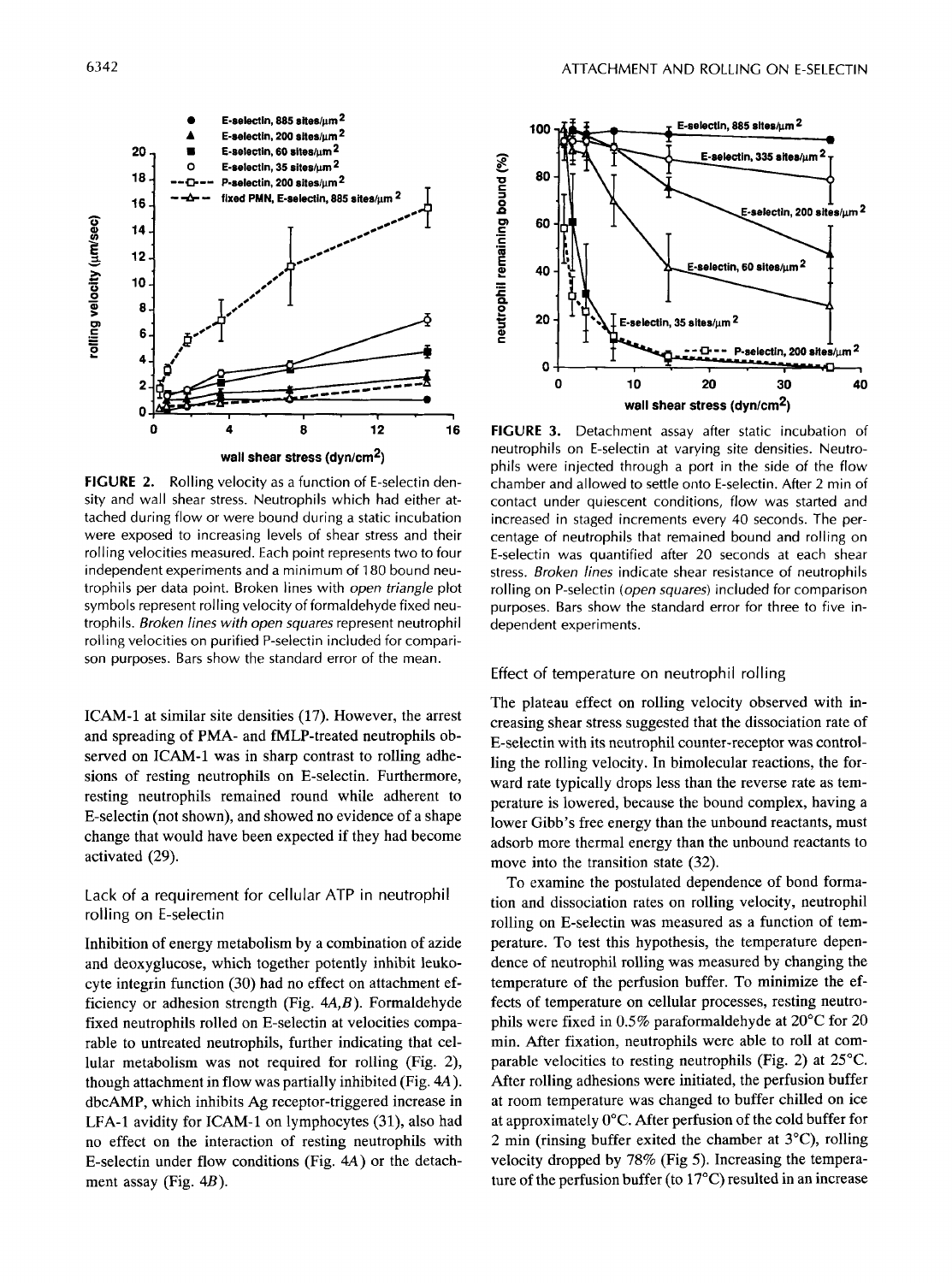

**FIGURE 4.** Effect of metabolic energy depletion and fixation on neutrophil attachment and rolling on E-selectin. Resting neutrophils were pretreated with either azide and deoxyglucose, dibutyryl cyclic AMP (dbcAMP), or fixed with formaldehyde as described in *Methods and Materials. (A)*  Attachment of neutrophils (1  $\times$  10<sup>6</sup>/ml) infused at 1.8 dyn/ cm2 wall shear stress through the parallel plate flow chamber. After 3 min of continuous flow, the number of neutrophils binding to immobilized E-selectin  $(335 \text{ sites/}\mu\text{m}^2)$  was determined, and the binding of treated neutrophils is presented as a percentage of untreated neutrophils. Control binding was 274  $\pm$  37 neutrophils/mm<sup>2</sup>. Bars represent the standard error of independent experiments.  $(B)$  Detachment assay after static incubation of neutrophils on E-selectin  $(335 \text{ sites/}\mu\text{m}^2)$ . After neutrophils contacted immobilized Eselectin for 2 min. under quiescent conditions, flow was started and increased in staged increments every 40 seconds. The percentage of neutrophils that remained bound and rolling on E-selectin was quantified after 20 seconds at shear stress. Bars represent the standard error of four independent experiments.

in rolling velocity, recovering to 71% of the initial value. Rolling was completely calcium-dependent as infusion of EDTA *(5* mM in the perfusion buffer) completely detached the bound neutrophils. This observation suggests that rolling velocity is not dependent on the rate of association of



**FIGURE** *5.* Effect of temperature on the rolling velocity of fixed neutrophils on E-selectin. Neutrophils were allowed to form rolling adhesions at 25 $\degree$ C on E-selectin at 885 sites/ $\mu$ m<sup>2</sup>. Once rolling was established at a wall shear stress of 7.3 dyn/cm2, flow was stopped momentarily and ice-cold buffer was substituted for room temperature buffer. After 3 min at 1.8 dyn/cm2 wall shear stress, the temperature at the outlet was  $3^{\circ}$ C and the flow rate was raised to 7.3 dyn/cm<sup>2</sup> and neutrophil rolling velocity was measured. Rolling velocity was measured again as the temperature of the perfusion buffer approached room temperature. Error bars represent standard error of the mean for the two experiments.

E-selectin with its counter-receptors, but instead dependent on the reverse rate of the reaction.

# **Discussion**

We have demonstrated that under flow conditions, neutrophils attach to and form rolling adhesions on purified E-selectin. This observation allows some generalizations to be made about the adhesive characteristics of selectins. Previous studies with purified P-selectin in the same flow chamber as used here showed that it can mediate attachment and rolling at physiologic shear stress (17). Attachment and rolling of neutrophils on mesentery venules in vivo has been shown to be inhibited by mAb to L-selectin **(6)** and L-selectin immunoadhesins *(5).* Attachment at physiologic shear stress to stimulated endothelium has also been shown to be inhibited by L-selectin mAb in vitro (7). Thus, all three selectins can mediate attachment in flow and rolling.

Selectin expression is limited to cells that are found in the vasculature: leukocytes, platelets, and endothelial cells, suggesting that they are specialized for interactions within the confines of the lumen of the blood vessel. In particular, the ability of leukocytes to adhere to endothelium through selectins in contrast to the ineffectiveness of CD18 integrins under flow conditions confers an added degree of selectivity to leukocyte interactions within the vasculature. Selectivity is also conferred by differences in the cells on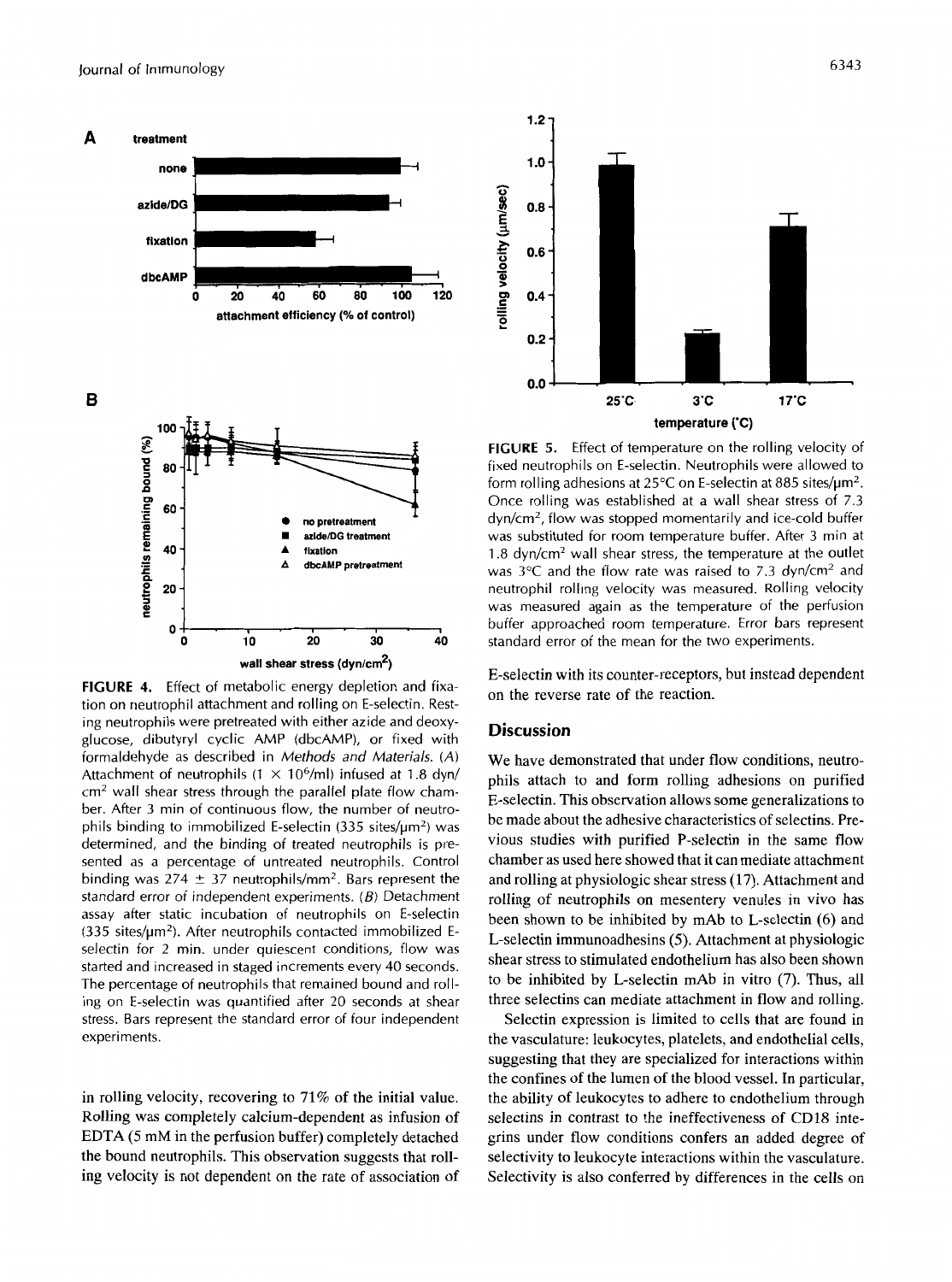which ligands for selectins are expressed, and the mechanisms that regulate selectin surface expression. For instance, E-selectin is absent from resting endothelium but is induced by inflammatory mediators such as TNF, IL-1, INF- $\gamma$ , and LPS, both in vitro and in vivo (reviewed in (23)). Infiltration of neutrophils in acute inflammation in some animal models can be inhibited by E-selectin mAbs (21-23). E-selectin expression in models of delayed hypersensitivity has also been associated with the accumulation of a subset of T lymphocytes that bind to E-selectin (33, 34).

Neutrophil attachment to E-selectin was as rapid as that to P-selectin, suggesting the biophysical basis for attachment in flow is similar. The similar ability to attach to Eand P-selectin is consistent with the evidence that L-selectin on neutrophils presents carbohydrate to both Eand P-selectin (35). However, comparison of resistance to detachment of neutrophils on E- and P-selectin indicates significant differences in the strength of the rolling adhesions, suggesting differences between the neutrophil ligands for E- and P-selectin that mediate rolling. These differences are consistent with the report that the P-selectin ligand(s) on HL60 is protease sensitive, whereas the E-selectin ligand(s) is not (36).

Rolling adhesions are almost certainly explained by rapidly reversible receptor-ligand interactions. Cyclical activation and deactivation of ligand adhesiveness would require cellular **ATP,** and is ruled out by the lack of effect of energy deprivation on rolling and the ability of fixed neutrophils to roll. The decrease in rolling velocity with higher density of E-selectin, as with P-selectin, indicates that rolling is slowed by a higher number of receptor-ligand bonds.

The greater shear resistance and slower rolling velocities of neutrophils adherent to E-selectin than to comparable densities of P-selectin suggests either a greater number of receptor-ligand bonds or a slower bond dissociation rate. **A**  greater number of receptor-ligand bonds is more compatible with our data on adhesion strengthening, and also the smoothness of the rolling, implying a shorter ratchet distance on E-selectin and the smoothing in statistical variations that occurs when the number of bonds is larger.

The much greater strength of rolling adhesions on E-selectin than P-selectin, despite similar attachment efficiencies, suggests that after attachment, a class of ligands comes into play for E-selectin that strengthens rolling adhesions. We have obtained evidence that E-selectin ligands for attachment and rolling are distinct. L-selectin on the neutrophil is required for attachment, but not for rolling adhesions, inasmuch as mAb to L-selectin, shedding of L-selectin stimulated by chemoattractant or phorbol esters, and release of L-selectin with chymotrypsin inhibits attachment but not the strength of rolling adhesions (Lawrence and Springer, submitted). L-selectin functions in attachment by presenting a carbohydrate ligand to E-selectin, consistent with a report that it bears sialyl  $Le<sup>x</sup>$ and can function as an E-selectin ligand (35). Because neutrophils roll on varying densities of E-selectin at 1/60 to 1/1,700 of the velocity of nonadherent cells flowing immediately adjacent to the substrate, attachment increases the time available for interactions between E-selectin and ligands. Thus, interactions with kinetic rate constants that are 2 to 3 orders of magnitude slower than those required for attachment in flow can contribute to rolling adhesions, resulting in adhesion strengthening. Because of rolling, the spot of initial adhesion on the neutrophil surface will no longer be in contact with E-selectin after a time period of 0.1 to 1 s, and thus adhesion strengthening must occur on a time scale at least this rapid.

The nature of adhesion strengthening through E-selectin contrasts with that through other adhesion pathways. Adhesion of the Ig family CD2 molecule on T lymphocytes to the Ig family LFA-3 molecule requires 2 to 5 min for strengthening and is dependent on membrane fluidity (26). After addition of a chemoattractant to neutrophils rolling on a substrate containing P-selectin and ICAM-1, arrest of the rolling cells through integrin binding to ICAM-1 occurs after 2.5 to 5 min, reflecting the time required for the chemotactic receptor to trigger integrin avidity increase and for LFA-1 and Mac-1 to bind to ICAM-1 (17). The shear resistance of neutrophils adhering to E-selectin was almost as great as that of activated neutrophils adhering to ICAM-1 (17) and greater than that of T lymphocytes adhering to LFA-3 (26); however, at no site densities of ICAM-1 or LFA-3 was rolling ever observed, even during the process of detachment by shear of adherent cells. Thus, E selectin can develop adhesive strength as great as that of members of other protein families, yet differs in requiring far less time for adhesion strengthening and in the rolling nature of the adhesion. Furthermore, adhesion strengthening through E-selectin is not inhibited by azide  $+2$ -deoxyglucose or affected by fixation, and thus does not require active metabolism in contrast to  $\beta_2$  integrin mediated adhesive interactions.

We found that rolling velocity plateaus on E-selectin at a value dependent on E-selectin density; a plateau in velocity was also reported for neutrophils rolling on rat mesenteric venules in vivo (37). One possible explanation for the plateau effect is that the normal force induced by the fluid shear enlarges the contact area with the substrate and allows more bonds to form, leading to a lower rolling velocity. However, fixed neutrophils, which are far more rigid than viable neutrophils, had an almost identical plateau in rolling velocity, suggesting that neutrophil deformation is not a major factor in this assay system. Another explanation is that the off rate of E-selectin with its counter receptor limits the rolling velocity. Lowering temperature slowed the rolling of fixed neutrophils in spite of the increase in fluid viscosity caused by the drop in temperature. These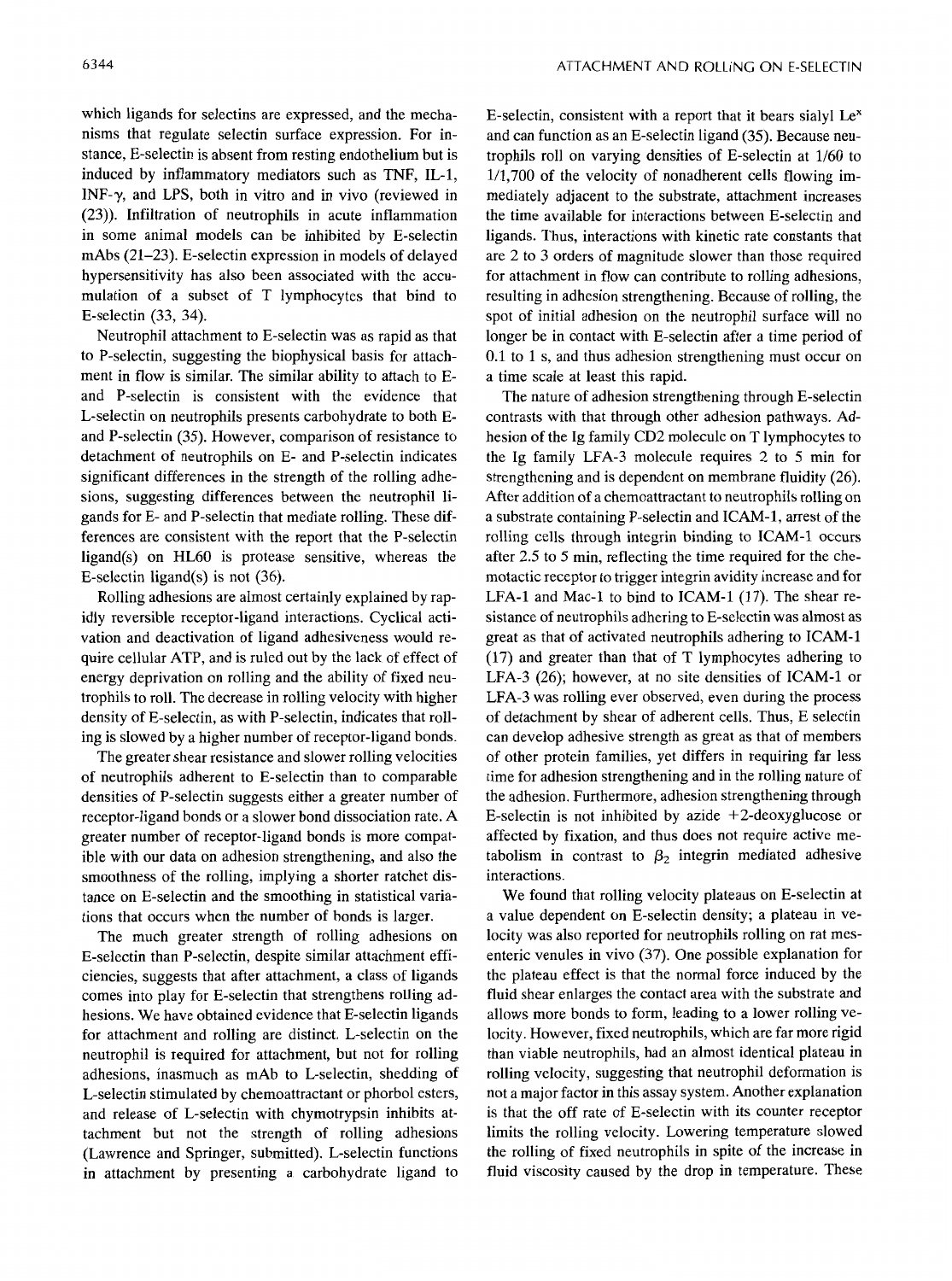findings suggest that at lower temperature  $k_{off}$  was lowered more than  $k_{on}$ . A drop in the off-rate, by preventing the neutrophil from ratcheting forward as quickly, would be expected to have a great impact on the rolling velocity. However, the total number of bonds would also be predicted to be greater when  $k_{off}$  is lowered more than  $k_{on}$ , and would also affect rolling velocity.

Previous studies in vitro and in vivo have suggested that selectins, chemoattractants, and integrins act sequentially in leukocyte interaction with the vessel wall and transendothelial migration **(6,** 17,38). Our finding that E-selectin, like P-selectin supports attachment in flow and rolling generalizes this model to include all three selectins. E-selectin may play a unique part among the selectins because it mediates stronger adhesions and slower rolling than P-selectin or L-selectin. E-selectin's greater adhesion strength may compensate in part for its delayed surface expression compared with P-selectin during the inflammatory process. Furthermore, the slower rolling may lead to more tightly localized neutrophil accumulation as the inflammatory reaction progresses.

# **Acknowledgments**

We would like to thank Dr. Roy Lobb of Biogen, Cambridge, **MA, for** his generous gift of purified recombinant E-selectin and mAb BB11.

# **References**

- 1. Stoolman, L. M. 1989. Adhesion molecules controlling lymphocyte migration. *Cell 56.907.*
- 2. Springer, T. A. 1990. Adhesion receptors of the immune system. *Nature 346.425.*
- 3. Lasky, L. A., M. **S.** Singer, D. Dowbenko, **Y.** Imai, W. **J.**  Henzel, C. Grimley, C. Fennie, N. Gillett, S. R. Watson, and **S.** D. Rosen. 1992. An endothelial ligand for L-selectin is a novel mucin-like molecule. *Celt 69:927.*
- 4. Lewinsohn, D. M., R. F. Bargatze, and E. C. Butcher. 1987. Leukocyte-endothelial cell recognition: Evidence of a common molecular mechanism shared by neutrophils, lymphocytes, and other leukocytes. *J. Immunol. 138:4313.*
- *5.* Ley, K., P. Gaehtgens, C. Fennie, M. **S.** Singer, L. A. Lasky, and S. D. Rosen. 1991. Lectin-like cell adhesion molecule 1 mediates leukocyte rolling in mesenteric venules in vivo. *Blood 77:2553.*
- 6. von Andrian, **U.** H., J. D. Chambers, L. M. McEvoy, R. **F.**  Bargatze, K-E. Arfors, and E. C. Butcher. 1991. Two-step model of leukocyte-endothelial cell interaction in inflammation: Distinct roles for LECAM-1 and the leukocyte  $b<sub>2</sub>$ integrins in vivo. *Proc. Nati. Acad. Sci. USA 88:7538.*
- 7. Smith, C. W., T. K. Kishimoto, 0. Abbass, B. Hughes, R. Rothlein, L. V. McIntire, E. Butcher, and D. C. Anderson. 1991. Chemotactic factors regulate lectin adhesion molecule 1 (LECAM-1)-dependent neutrophil adhesion to cytokinestimulated endothelial cells in vitro. *J. Clin. Invest. 87.609.*
- 8. Spertini, *O.,* F. W. Luscinskas, G. **S.** Kansas, J. M. Munro, J. D. Griffin, M. A. Gimbrone, Jr., and T. F. Tedder. 1991. Leukocyte adhesion molecule-1 (LAM-1, L-selectin) inter-

acts with an inducible endothelial cell ligand to support leukocyte adhesion. *J. Irnmunol. 247.2565.* 

- 9. Larsen, E., A. Celi, G. E. Gilbert, B. C. Furie, J. K. Erban, R. Bonfanti, D. D. Wagner, and B. Furie. 1989. PADGEM protein: A receptor that mediates the interaction of activated platelets with neutrophils and monocytes. *Cell 59.305.*
- 10. Geng, **J.** G., M. P. Bevilacqua, K. L. Moore, T. M. McIntyre, **S.** M. Prescott, **J.** M. Kim, G. A. Bliss, G. A. Zimmerman, and R. P. McEver. 1990. Rapid neutrophil adhesion to activated endothelium mediated by GMP-140. *Nature 343:757.*
- 11. McEver, R. **P.,** J. H. Beckstead, K. L. Moore, L. Marshall-Carlson, and D. F. Bainton. 1989. GMP-140, a platelet alphagranule membrane protein, is also synthesized by vascular endothelial cells and is localized in Weibel-Palade bodies. *J. Clin. Invest. 84:92.*
- 12. Bevilacqua, M. P., **J. S.** Pober, D. L. Mendrick, R. **S.** Cotran, and M. A. Gimbrone. 1987. Identification of an inducible endothelial-leukocyte adhesion molecule, E-LAM 1. *Proc. Natl. Acad. Sci. USA 84.9238.*
- 13. Arfors, K.-E., C. Lundberg, L. Lindborm, K. Lundberg, P. G. Beatty, and J. M. Harlan. 1987. A monoclonal antibody to the membrane glycoprotein complex CD18 inhibits polymorphonuclear leukocyte accumulation and plasma leakage in vivo. *Blood 69:338.*
- 14. Atherton, A., and G. **V.** R. Born. 1972. Quantitative investigation of the adhesiveness of circulating polymorphonuclear leucocytes to blood vessel walls. *J. Physiol. 222.447.*
- 15. Cohnheim, J. 1889. *Lectures on General Pathology: A Handbook for Practitioners and Students.* The New Sydenham Society, London.
- 16. Marchesi, V. T. 1961. The site of leucocyte emigration during inflammation. *Q. J. Exp. Physiol. 46.215.*
- 17. Lawrence, M. B. and T. A. Springer. 1991. Leukocytes roll on a selectin at physiologic flow rates: distinction from and prerequisite for adhesion through integrins. *Cell 65.859.*
- 18. Smith, C. **W., R.** Rothlein, B. J. Hughes, M. M. Mariscalco, F. C. Schmalstieg, and D. C. Anderson. 1988. Recognition of an endothelial determinant for CD18 - dependent neutrophil adherence and transendothelial migration. *J. Clin. Invest. 82:1746.*
- 19. Lawrence, M. B., C. W. Smith, **S.** G. Eskin, and L. V. McIntire. 1990. Effect of venous shear stress on CD18-mediated neutrophil adhesion to cultured endothelium. *Blood 75(1):227.*
- 20. Kishimoto, T. K., M. A. Jutila, E. L. Berg, and E. C. Butcher. 1989. Neutrophil Mac-1 and MEL-14 adhesion proteins inversely regulated by chemotactic factors. *Science 245;1238.*
- 21. Mulligan, M. **S.,** J. Varani, M. K. Dame, C. L. Lane, C. W. Smith, D. C. Anderson, and P. A. Ward. 1991. Role of endothelial-leukocyte adhesion molecule 1 (ELAM-1) in neutrophil-mediated lung injury in rats. *J. Ciin. Invest. 88:1396.*
- 22. Gundel, **R.** H., C. D. Wegner, C. A. Torcellini, C. C. Clarke, N. Haynes, R. Rothlein, C. W. Smith, and L. G. Letts. 1991. Endothelial leukocyte adhesion molecule-1 mediates antigeninduced acute airway inflammation and late-phase airway obstruction in monkeys. *J. Clin. Invest. 88:1407.*
- *23.* Munro, J. M., J. **S.** Pober, and R. **S.** Cotran. 1991. Recruitment of neutrophils in the local endotoxin response: Association with de novo endothelial expression of endothelial leukocyte adhesion molecule-1. *Lab. Invest. 64:295.*